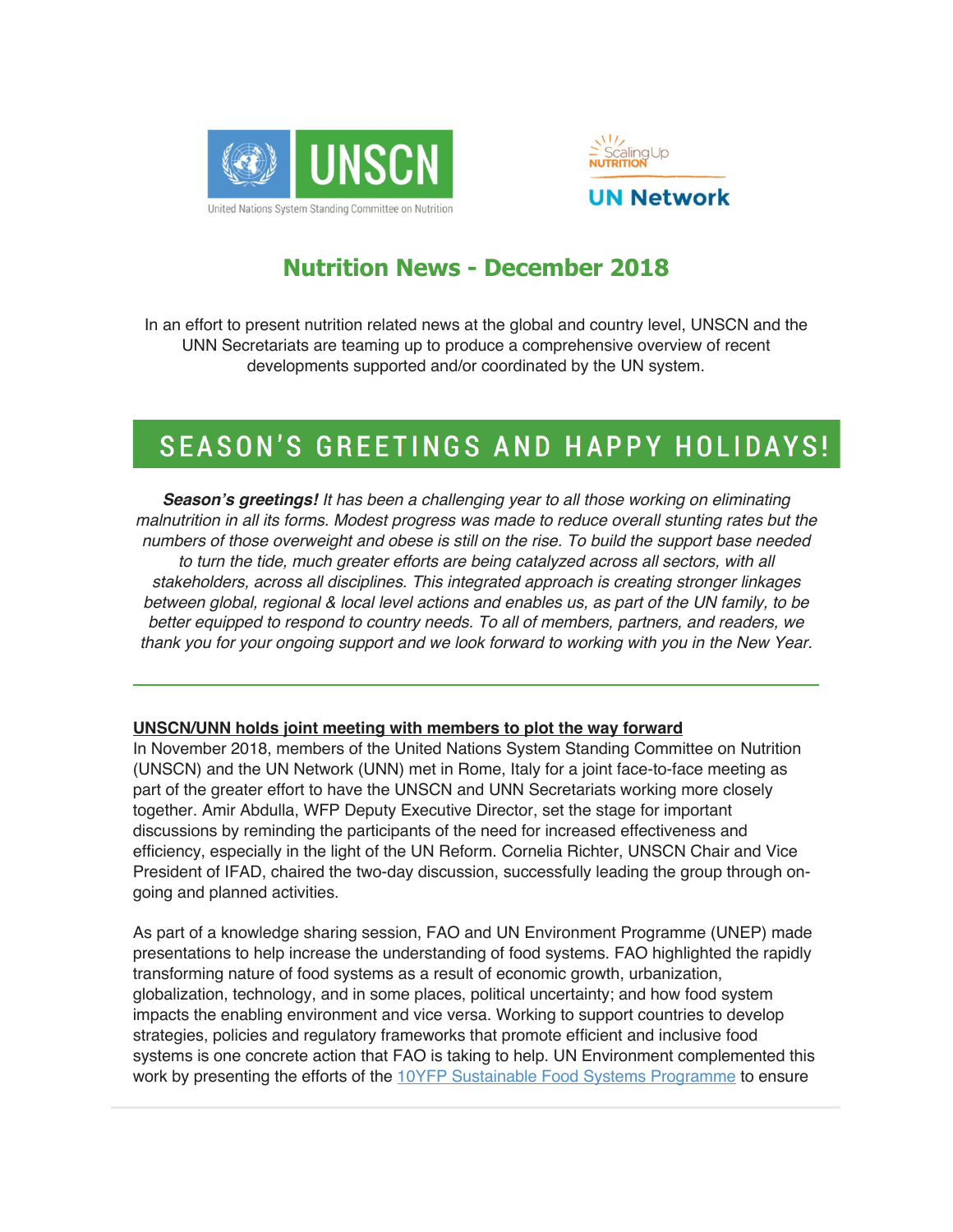that food systems are also sustainable; and the recent development of the UNEPled *Transformative Sustainable Food Systems Framework*.

Strategic thinking focused as well on the need for the UN to provide timely and strategic input into upcoming nutrition events, as well on how to leverage additional support for the UN Decade of Action on Nutrition. During the meeting, preliminary findings from 2017 UNN Annual Report were presented highlighting how the UNN is changing mindsets and behaviour in terms of fostering increased knowledge-sharing (including data) across UN agencies and sectors. UNN makes use of the UNSCN Guidance Note on Integrating Nutrition in the UNDAFs, making them more nutrition-sensitive and catalyzing increased UN Joint Programming on nutrition. The emerging findings of the on-going SUN Movement mid-term review were also discussed.

#### **UNICEF's Food Systems for Children Consultation**

In many parts of the world, most children are not fed the diets they need – in quantity, frequency and quality – to survive, grow, and develop to their full potential. In parallel, processed, less nutritious foods are skillfully marketed and widely attainable and affordable, while nutritious, fresher foods are more expensive and unaffordable to many. The issue of poor quality diets not only cuts across age groups from infancy through the school-age years and adolescence, but also across regions and countries with consequences for underweight and overweight as well as non-communicable diseases.

To this end, UNICEF and GAIN co-hosted a global consultation on Food Systems for Children and Adolescents in partnership with the Government of the Netherlands, at the UNICEF Office of Research-Innocenti on 5-7 November 2018. The consultation brought together 60 participants from government, development partners, business and academia from low-, middle- and high-income settings. It aimed to develop a common narrative on food systems and safe, affordable, accessible and sustainable diets for children and adolescents; validate a common approach to elucidate priority actions within the food system to improve the diets of children and adolescents; and develop an action plan using a food systems approach. The consultation also reviewed the state of children's diets, and explored how challenges can be overcome in food supply chains, external and personal food environments, and food provider behaviors. During the consultation, participants validated a Framework on Food Systems for Children and Adolescents, aiming to support efforts to advocate for and identify opportunities to align food systems to meet children's dietary needs. A summary report and meeting presentations will available online by 30 December 2018. Additional dissemination of findings, such as through the peer-reviewed literature, is planned for 2019.

#### **Bangkok event to fast-track efforts to eradicate hunger and malnutrition**

The IFPRI-FAO event Accelerating the end of hunger and malnutrition took place from 28–30 November 2018 in Bangkok, Thailand. Members were actively involved as panellists during plenary sessions and side events, covering themes including overweight, urbanisation, investment and good governance.

The UNSCN and the Committee on World Food Security (CFS) capitalized on the Bangkok event to provide the latest updates about the development of *CFS Voluntary Guidelines (VGs)*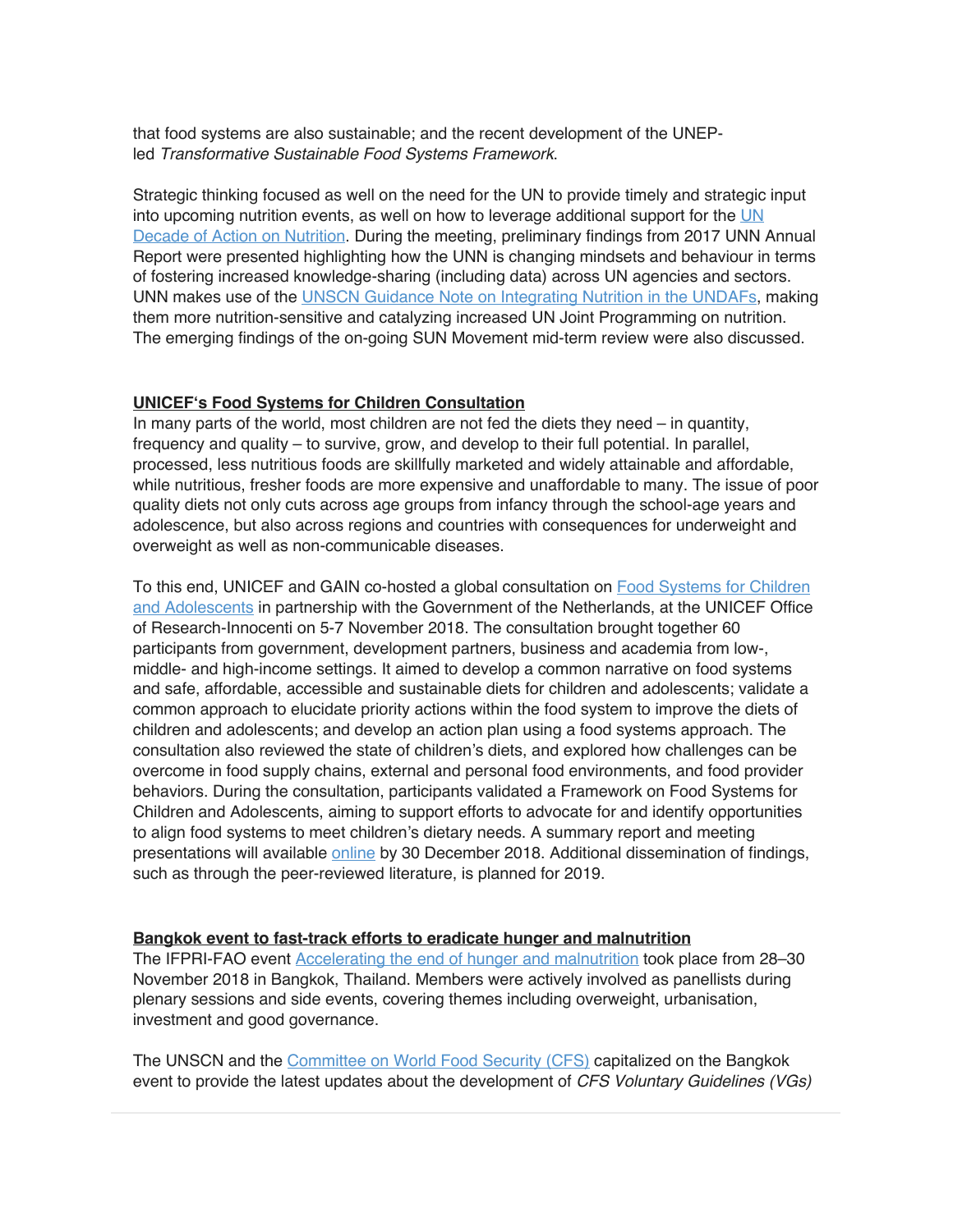*on Food Systems and Nutrition* and to solicit ideas to take the work forward. At their joint side event, Liliane Ortega, Alternate Permanent Representative of Switzerland to FAO, IFAD and WFP, and Chair of the CFS Open Ended Working Group on Nutrition explained that "the development of the *CFS Guidelines on Food Systems and Nutrition* is an opportunity to promote healthy diets through addressing challenges in the food environment, food production and consumer behaviour at the same time". In response, participants called for a contextualization of recommendations at local level, challenging the CFS to make global guidelines relevant at local level. The right to adequate food and nutrition was also raised, as well as the need to ensure that the guidelines are founded in a solid appreciation of the specific needs of marginalized groups. While recommendations were shared on how best to shape sustainable food systems for healthy diets, attention must also be given to the fact that the VGs are being developed as the world continues to face increasing and unpredictable climate changes and the impact that increasing population growth has on food production and the environment. The sense of urgency was echoed during the launch of the 2018 Global Nutrition Report Shining a Light to Spur Action on Nutrition - see Publications section for further information.

To better guide country efforts to scale-up nutrition, the Knowledge for Implementation and Impact Initiative (KI3) organized a side event to share practical ways to broker knowledge and enhance uptake of implementation knowledge. The UNN Secretariat teamed up with colleagues from IFPRI and the Society for Implementation Science in Nutrition (SISN) to facilitate round table discussions, including on national implementation knowledge networks and the tools/measures that can be drawn upon to create and improve them. Among other outcomes, the event highlighted that greater attention is needed to develop capacity to coordinate and curate nutrition knowledge at all levels, including in SUN countries. Participants also gained practical insights about how to leverage existing knowledge to avoid duplication and achieve greater impact.

Learn more about the highlights from the conference on the event website, including videos of all plenary and parallel sessions and presentations.

#### **UN Decade of Action on Nutrition 2016-2025**

Country commitments to the Nutrition Decade are included in an online repository and being tracked on a regular basis by country self-assessments. We welcome you to follow progress from Brazil, Ecuador and Italy. Additional countries are currently developing their commitments with guidance from the recently released FAO/WHO resource guide Strengthening Nutrition Action.

On 8 November 2018, the Ministry of Health of Brazil announced the launch of two new Action Networks in the Region of the Americas, in partnerships with the Ministries of Health of other countries, under the umbrella of the UN Decade of Action on Nutrition: the Action Network on Strategies for Reducing Salt Consumption for the Prevention and Control of Cardiovascular Disease and the Action Network on Food Guidelines. The first Action Network has the goal to work towards meeting the World Health Assembly global targets from reducing risk factors for NCDs while the second Action Network aims to support countries in the development, implementation, monitoring and assessment of guidelines that deal with the level of food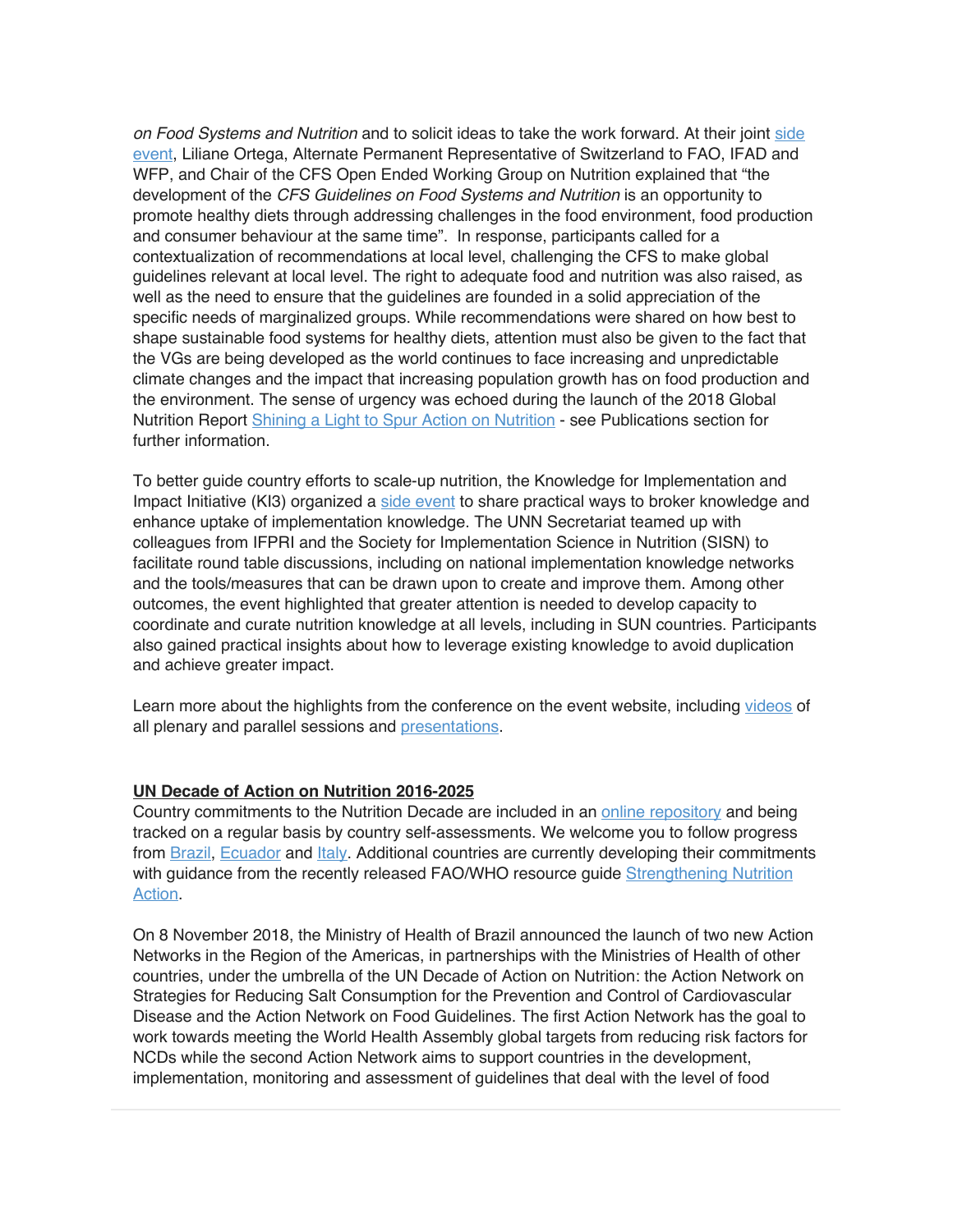processing. (More information available here.) Meanwhile, an Action Network on nutrition labelling is being established, led by France and Australia, with the purpose to accelerate action, share technical expertise among countries in implementing nutrition labelling and review and generate more evidence on the effectiveness and limitations of different front-ofpack labelling systems.



Photo credit: ©IFAD/David Rose

#### **Nutrition Capacity Assessment helping Chad achieve focus to better combat malnutrition**

According to the 2018 State of Food Security and Nutrition in the World (SOFI) report, child stunting in Chad (39.9%) is approaching critical levels and the exclusive breastfeeding rate has fallen to a dismal 0.1%. A nutrition capacity assessment was undertaken to identify capacity development needs and thus help the country tackle its current nutrition challenges. The assessment focused on Chad's nutrition coordination mechanisms, particularly the Permanent Technical Food and Nutrition Committee (*Comité Technique Permanent de Nutrition et d'Alimentation* or CTPNA) and food and nutrition committees in five regions –Guéra; Logone Occidental; Ouaddaï; Tandjilé; and Wadi Fari. It examined four strategic areas regarding their capacity to plan, manage and coordinate nutrition actions. The REACH Facilitator played an integral role, advocating for and orchestrating the study as part of ongoing UNN-REACH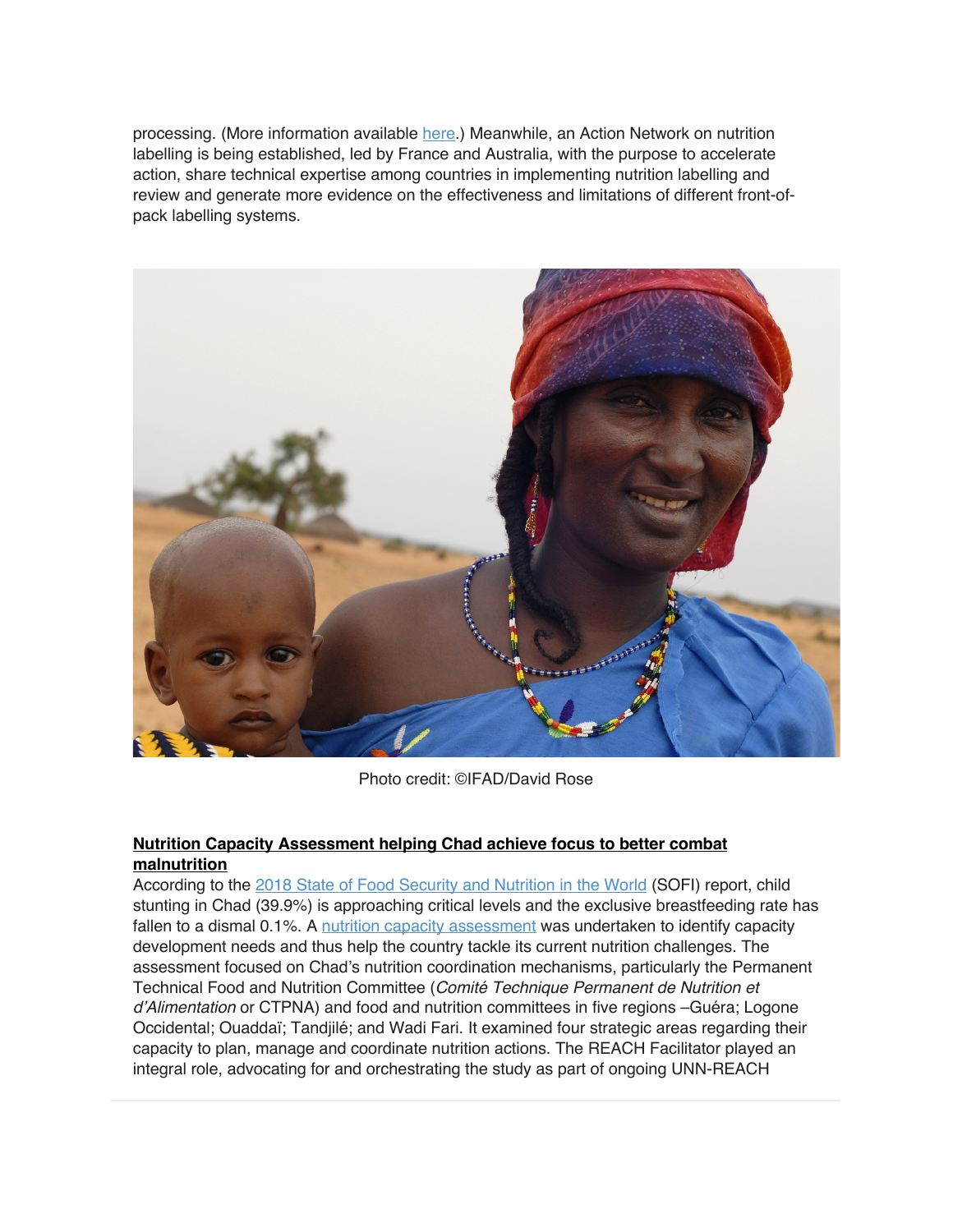efforts to strengthen nutrition governance.

Overall, the study found that the country has taken strides to create a solid foundation for mobilising a multi-sectoral approach to nutrition from articulating nutrition governance frameworks and a coordination architecture to mustering political commitment. It also indicated that the functionality of the relatively new committees tasked with coordinating nutrition actions at the regional level is variable. Likewise, the extent to which nutrition has been institutionalized within relevant sectors. The assessment culminated in nine recommendations and the development of a 5-year nutrition capacity development plan. Country actors are working to operationalize that plan in order to translate governance milestones into positive nutrition outcomes. This includes efforts to formalize the *modus operandi* of CTPNA and define a strategic vision for the CRNAs. A Nutrition Stakeholder and Action Mapping was launched on 10th December 2018, thanks to UNN-REACH support and generous EU funding, to ascertain the coverage levels of core nutrition actions. Not only will this inform decision-making, it will also further strengthen government capacity to coordinate nutrition actions across diverse stakeholders and sectors in pursuit of common nutrition goals. LEARN MORE.

#### **Second wave of multi-stakeholder nutrition mapping launched in Niger**

In response to country demand, the UN Network is currently working with the Office of the High Commissioner for the 3N Initiative *Nigeriens Nourish Nigeriens* (HC3N) and ten ministries (e.g. Agriculture and Livestock; Public Health; Environment, Urban Safety and Sustainable Development; Water and Sanitation; Child and Women's Social Protection) to carry out a nutrition action mapping exercise. Country actors looked to the UN Network, recognizing the value of its tool in visualizing the nutrition landscape – the diverse stakeholders, intervention coverage as well as opportunities for increasing synergies and complementarities between these singular efforts. This marks the second round of mapping in the country and is being funded by FAO's FIRST initiative. The results from the initial mapping, supported by UNN-REACH, informed both the formulation of the National Policy on Nutrition Security (2017-2025) and its action plan (2017-2019), helping to capture the multi-sectorality of nutrition.

As part of the current mapping exercise, a national team was trained on the new web-based version of the UNN mapping tool, which is more conducive to monitoring progress over time. The recent training was also an occasion to adapt the tool to the Nigerien context. Officially launched to a wide group of stakeholders on 7 December 2018, where the methodology was presented, the mapping will largely focus on sub-national activity. It will generate data on geographic coverage at the municipal level and population coverage at the regional level. During the workshop, stakeholders agreed to map 26 nutrition-specific and nutrition-sensitive actions. Two of these actions target adolescent girls in an effort to give greater attention to this important target group and one action addresses overweight and obesity to help contend with growing concerns about the double burden. Similar exercises are underway in Chad, Lesotho, Sierra Leone and the Sudan, with support from the UNN Secretariat, while others are planned for 2019.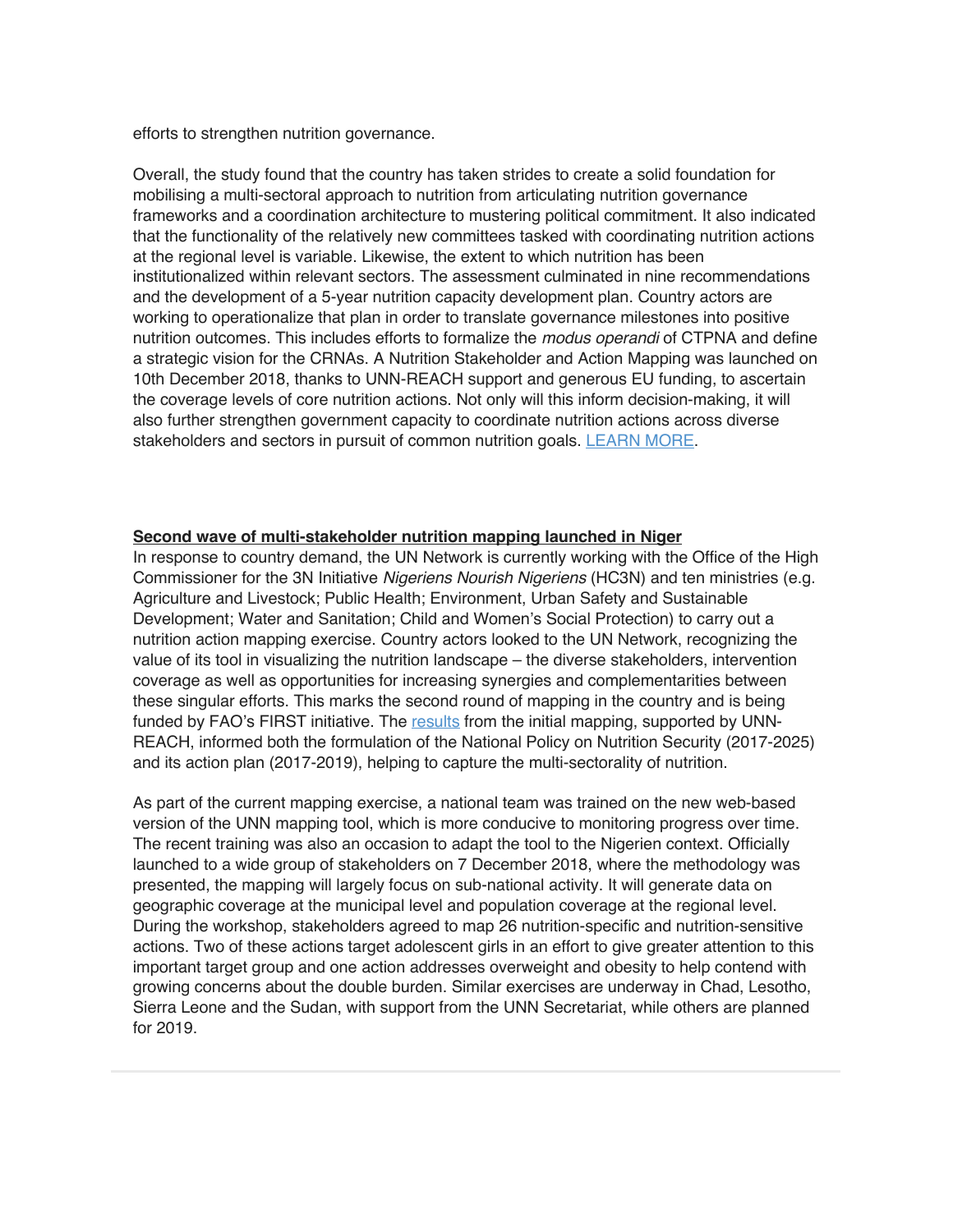#### **Sierra Leone-Liberia study visit**

The newly appointed SUN Focal Point in Liberia travelled to Freetown in late November to obtain insights about the Sierra Leone experience and exchange good practices. During her visit, she met with colleagues at the country's SUN Secretariat as well as the REACH facilitator to learn about how multi-sectoral nutrition activity is being coordinated in the country and how nutrition has been politicized through effective advocacy that targeted parliamentarians. Other agenda items included the role and relationship between the REACH facilitator and Sierra Leone's SUN Secretariat in view of the recent launch of REACH in Liberia.

## **Publications**

- Call for Contributions: The 44th edition of UNSCN Nutrition will focus on food environments to enable healthy and nutritious diets. Submit your contributions for consideration by **10 January 2019.**
- Asia and the Pacific: Regional Overview of Food Security and Nutrition is part of *The State of Food Security and Nutrition* series. Jointly developed by FAO, UNICEF, WFP and WHO through the Asian Regional UN Network, the report highlights key trends, noting that more than half of the world's malnourished children live in the region, which is also home to the fastest growing prevalence of childhood obesity in the world.
- Global nutrition policy review 2016-2017: Country progress in creating enabling policy environments for promoting healthy diets and nutrition is the report of the second comprehensive analysis of nutrition-related policy environment, coordination mechanisms, available capacities and actions being taken in the WHO Member States.
- UNICEF supported a supplement of the international journal *Maternal and Child Nutrition*, entitled Higher Heights. A Greater Ambition for Maternal and Child Nutrition in South Asia.
- Nutrition-sensitive value chains: A guide for project design brings together a series of original articles that examine the evidence on the trends, drivers and inequalities of stunting, wasting, anemia and poor child feeding in South Asia; and the pathways to improving the growth and development of children and women in the region.
- UNN and former SUN Government Focal Point co-author an article on Mapping Nutrition Interventions, a Key Analytical Tool for Informing the Multisectoral Planning Process: Example from Burkina Faso recently published in the *Food and Nutrition Bulletin.*
- 2018 SUN Movement Progress Report takes a regional approach, highlighting progress towards the Movement's strategic objectives in the 60 SUN countries.

**The 2018 Global Nutrition Report (GNR) conveys the sense of urgency to help nutrition indicators get back on track. It propose five areas of action to avoid a reversal of gains: 1) break down silos between malnutrition in all its forms; 2) prioritize and invest in the data needed and capacity to use it; 3) scale up financing for nutrition – diversify and innovate to build on past progress; 4) galvanize action on healthy diets – engage across countries to address this universal problem; and 5) make and deliver better commitments to end malnutrition in all its forms – an ambitious,**